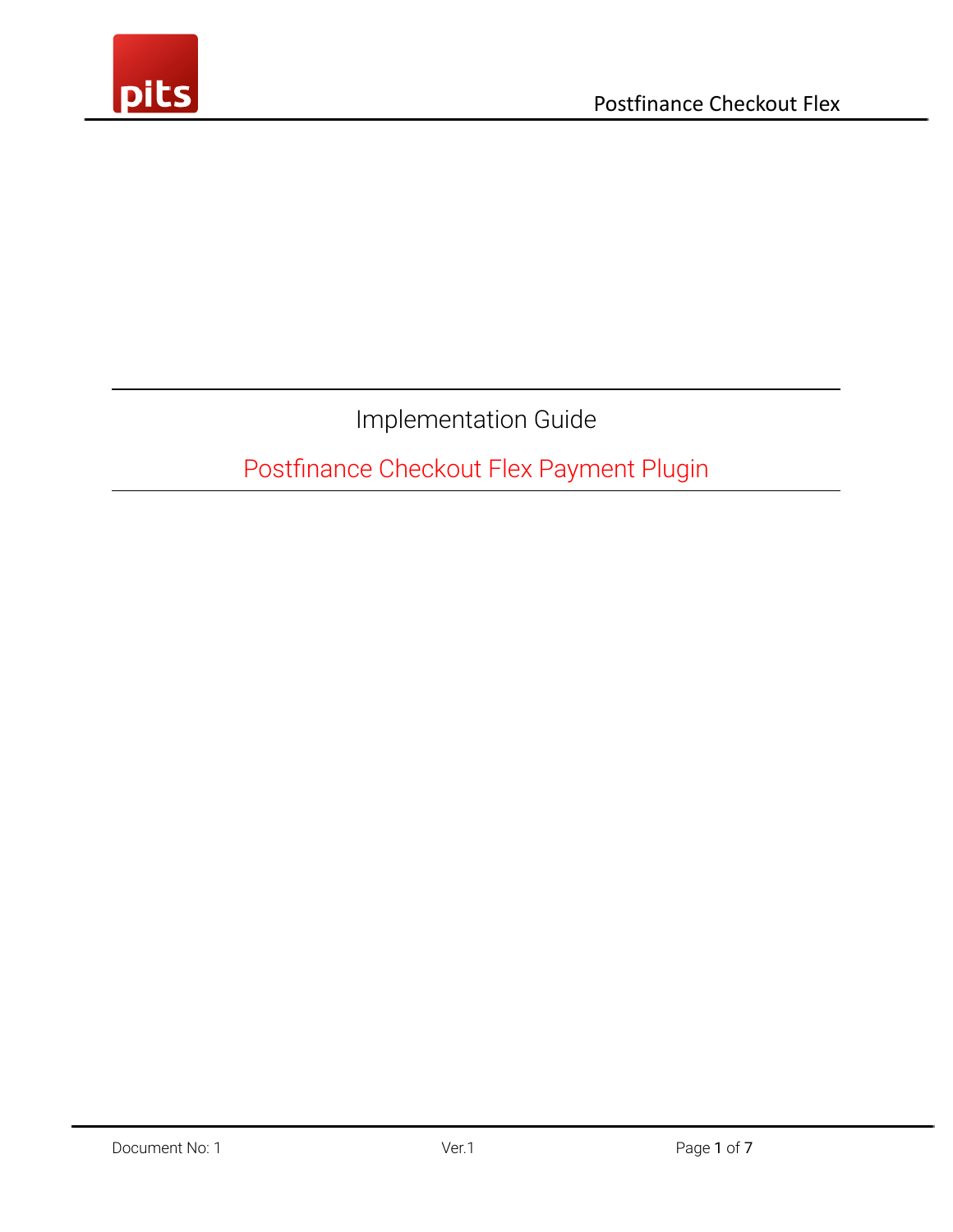

### Table of Contents

| 1.0 Introduction                          |                |
|-------------------------------------------|----------------|
| 1.1 Features                              | 3              |
| 1.2 Screenshots                           | $\overline{4}$ |
| 1.3 Brief Description                     | 6              |
| 1.4 Technical Requirement/Compatible with | 7              |
| Release Note                              |                |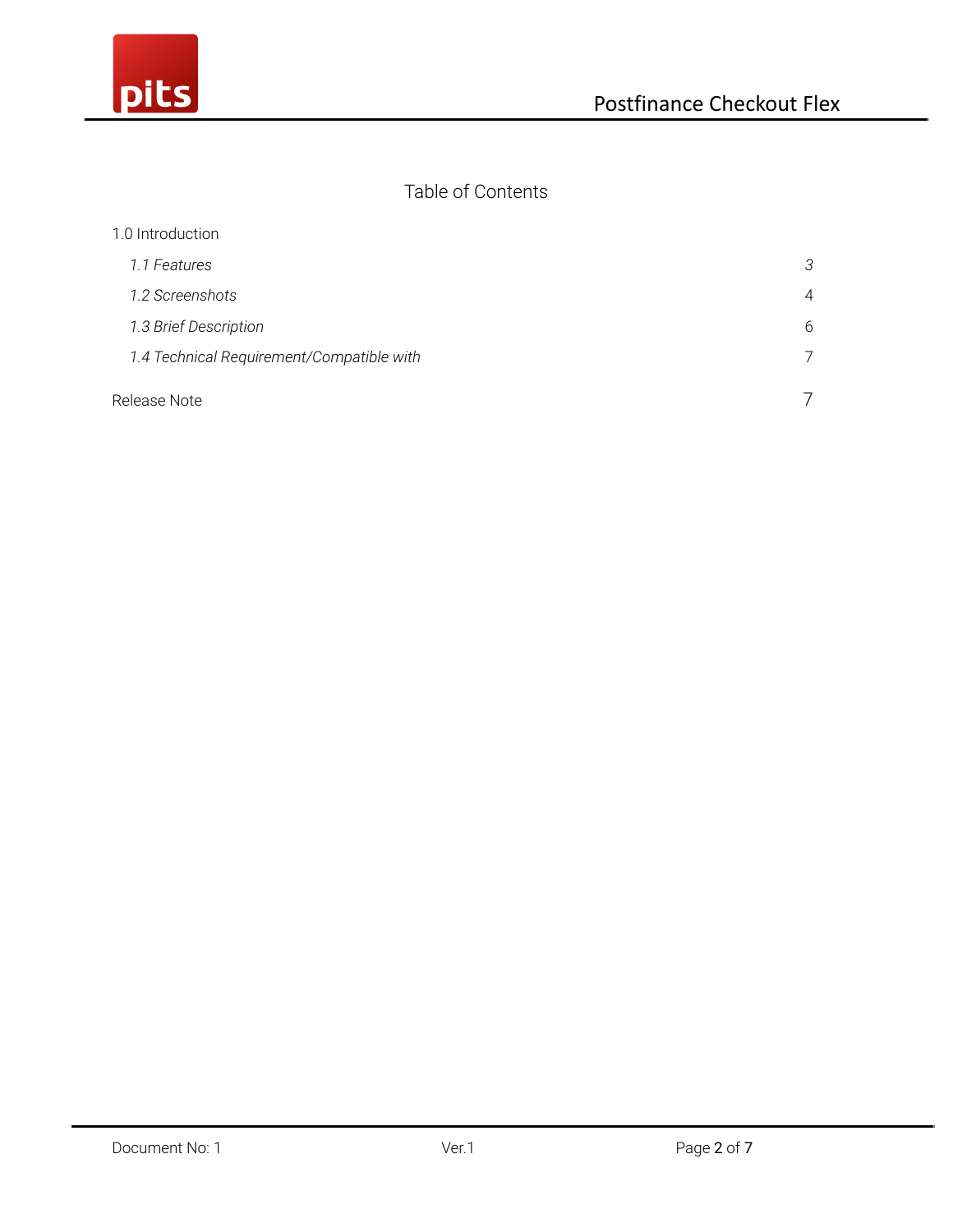

# <span id="page-2-0"></span>1.0 Introduction

PostFinance Checkout Flex extension from PIT Solutions is a connector between PostFinance Checkout Flex and Odoo Web Shop.

PostFinance Checkout Flex is a standardised way to accept payments via a multitude of different payment providers in the world. It is a single payment gateway to send payments to Adyen, Braintree, Ingenico, Heidelpay, PostFinance Checkout Flex, Concardis, FirstData, Datatrans, SagePay, Barclaycard, etc. Besides the payment processing, PostFinance Checkout Flex offers a wide range of additional features like reconciliation. More information can be found under PostFinance Checkout Flex.

PIT Solutions is a global IT services company with its HeadQuarters in Switzerland. They focus on offering high-end e-commerce solutions to their clients. For more details, please check PIT Solutions.

Our extension connects Odoo shop users to the payment hub, which has more than 50 payment gateways and processors linked to it. The Connector works with the help of the Rest API. This reduces the tendency of customers abandoning their cart when their preferred payment gateway is missing on the payment page. It also connects the user to the different payment service provider APIs, thereby lowering the payment routing costs.

## 1.1 Features

Version: 14.0 & 15.0: Easy to install

Flexible

User-friendly and configurable as per one's requirements

Multiple payment methods

Maintain Transaction

Customizable system notifications

Iframe Integration

Support payment gateways such as PayPal, Bank Transfer, MasterCard, Online banking, Skrill, Alipay, SOFORT Banking, Invoice, Postfinance.

Support payment processors such as Braintree, PostFinance, Barclaycard, Alipay Global, Datatrans, Concardis.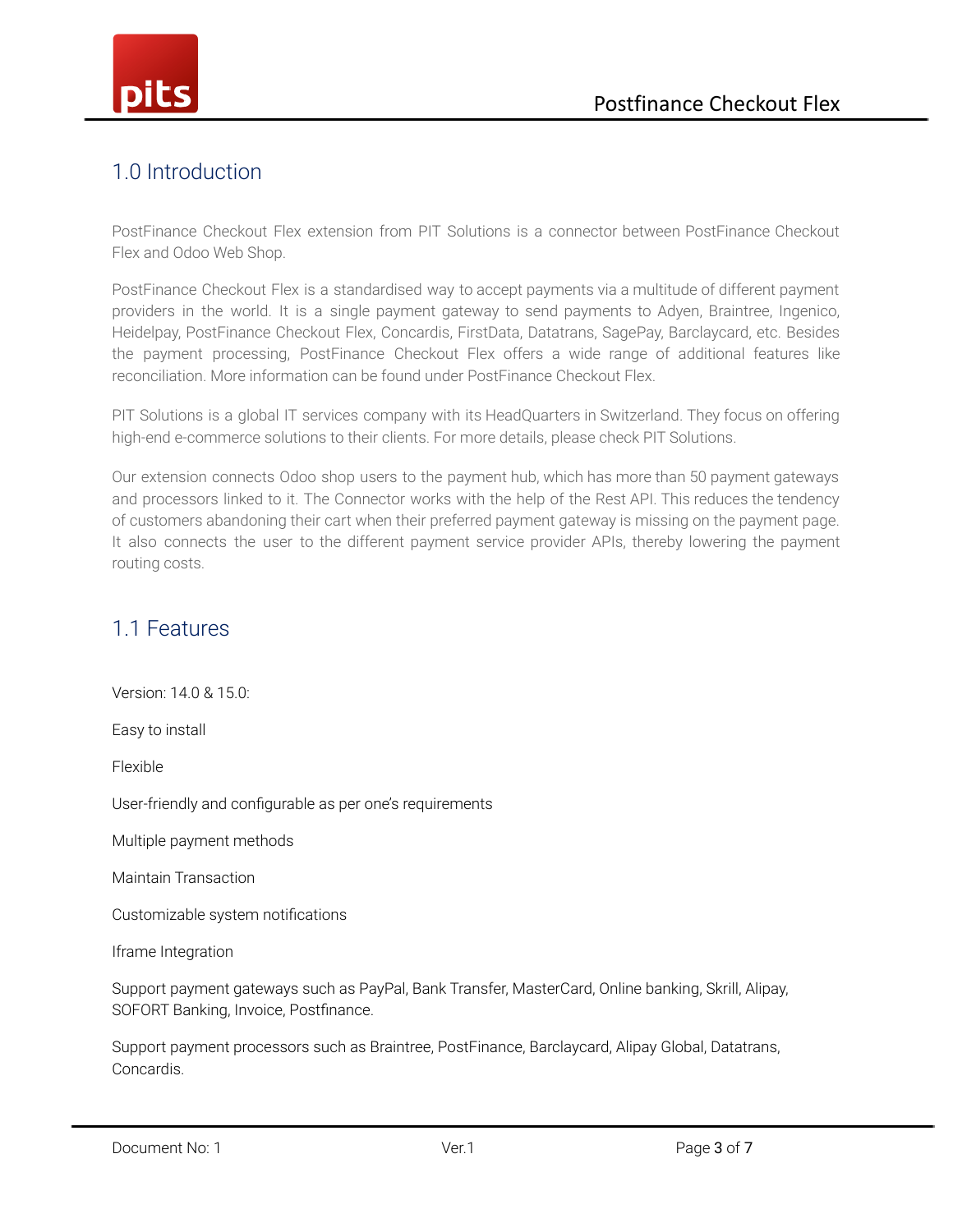

## 1.2 Screenshots

*Screenshot 1: Postfinance configuration in odoo backend*

| Payment Acquirers / PostFinance Payment Providers                           |                 |                                                                                      |                    |              |
|-----------------------------------------------------------------------------|-----------------|--------------------------------------------------------------------------------------|--------------------|--------------|
|                                                                             |                 |                                                                                      |                    |              |
|                                                                             | <b>₿</b> Action |                                                                                      |                    | $1/1 \leq$ > |
|                                                                             |                 | PostFinance                                                                          | D PostFinance      |              |
|                                                                             |                 |                                                                                      | <b>PostFinance</b> |              |
| <b>State</b><br>Website                                                     |                 |                                                                                      |                    |              |
| Credentials                                                                 | Messages        |                                                                                      |                    |              |
| <b>Rest API UserID</b><br><b>Rest API Spaceld</b><br><b>Application Key</b> |                 |                                                                                      |                    |              |
|                                                                             |                 | <b>PostFinance Payment Providers</b><br>Enabled<br>Configuration<br>39,453<br>17,266 |                    |              |

*The PostFinance Checkout Flex extension can be configured by specifying the details required:*

*Rest API UserID: Application User ID created from checkout.PostFinance.ch Rest API*

*SpaceID: Space ID created from https://checkout.PostFinance.ch/*

*Application Key: Application Key generated from https://checkout.PostFinance.ch/*

*Screenshot 2: Postfinance Acquirer Configuration*

| Invoicing<br>н | Vendors Reporting Configuration<br>Customers      |                                                    |                                                 |                    | <b>C</b> <sup>8</sup> <b>C</b> <sup>8</sup> Mitchell Admin |
|----------------|---------------------------------------------------|----------------------------------------------------|-------------------------------------------------|--------------------|------------------------------------------------------------|
|                | Payment Acquirers / PostFinance Payment Providers |                                                    |                                                 |                    |                                                            |
| Create<br>Edit |                                                   | <b>C</b> Action                                    |                                                 |                    | 1/1<br>$\langle \rangle$                                   |
|                |                                                   |                                                    | PostFinance                                     | D PostFinance      |                                                            |
|                | <b>PostFinance Payment Providers</b>              |                                                    |                                                 | <b>PostFinance</b> |                                                            |
|                | Enabled<br><b>State</b><br>Website                |                                                    |                                                 |                    |                                                            |
|                | Configuration<br>Credentials<br>Messages          |                                                    |                                                 |                    |                                                            |
|                | <b>Payment Form</b>                               | <b>Payment Followup</b>                            |                                                 |                    |                                                            |
|                | <b>Displayed as</b>                               | <b>Payment Journal</b><br><b>Send Status Email</b> | <b>PostFinance Payment Providers</b><br>$\prec$ |                    |                                                            |
|                |                                                   |                                                    |                                                 |                    |                                                            |
|                |                                                   |                                                    |                                                 |                    |                                                            |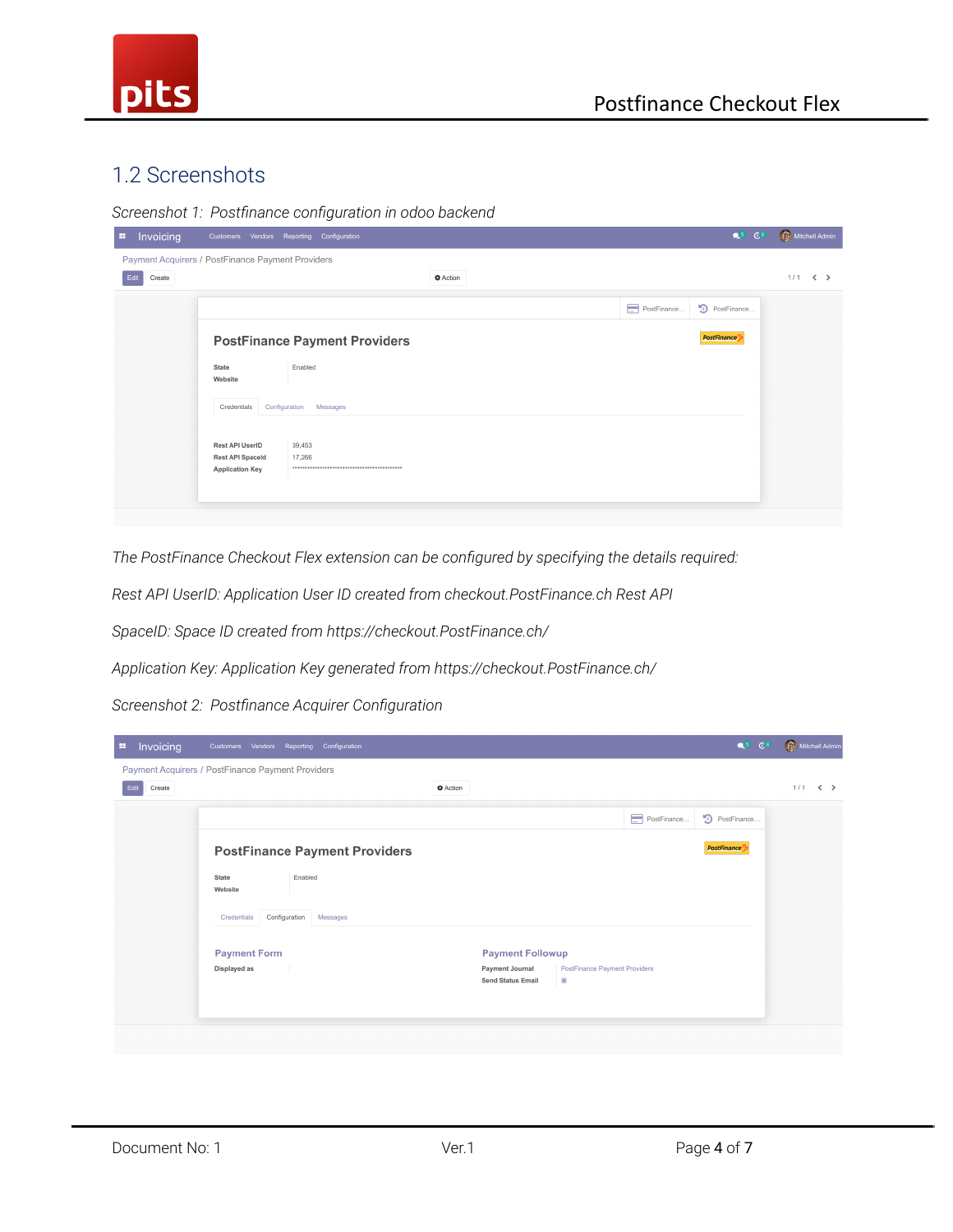

#### *Screenshot 3: Web shop payment page*

| Pay with                           |                                                                                                                                                             |
|------------------------------------|-------------------------------------------------------------------------------------------------------------------------------------------------------------|
| <b>Wire Transfer</b><br>$\bigcirc$ |                                                                                                                                                             |
| <b>Stripe</b><br>$\bigcirc$        | $\underbrace{Drem\_Calc}_{Dmm\_Calc}$<br>$\begin{array}{c} \displaystyle \text{CMEE} \\ \displaystyle \text{DSE} \\ \end{array}$<br><b>VISA</b><br>and more |
| Direct Debit (SEPA)<br>$\circ$     |                                                                                                                                                             |
| Credit / Debit Card                |                                                                                                                                                             |
| PayPal<br>$\circ$                  |                                                                                                                                                             |
| <b>く Return to Cart</b>            | Pay Now >                                                                                                                                                   |

#### *Screenshot 4: Payment Confirmed*

| $\blacksquare$ WEBSITE $\blacktriangleright$ Pages | Customize Promote                                                 |               |            |                                       | п.<br>賽  | My Website $\blacktriangledown$ | $+$ New | $\blacktriangleright$ Edit |
|----------------------------------------------------|-------------------------------------------------------------------|---------------|------------|---------------------------------------|----------|---------------------------------|---------|----------------------------|
|                                                    | $\Box$<br><b>NOUR WEBSITE</b><br>Home Shop Contact us             |               |            | Mitchell Admin ▼                      |          | <b>Contact Us</b>               |         |                            |
|                                                    | Order S00044 Confirmed                                            |               |            |                                       |          |                                 |         |                            |
|                                                    | Thank you for your order.<br>$\bigoplus$ Print                    |               |            | Product                               | Quantity | <b>Price</b>                    |         |                            |
|                                                    | <b>Payment Information:</b>                                       |               |            | [FURN_8855] Drawer 1.0<br>$\sim$<br>÷ |          | \$3,645.00                      |         |                            |
|                                                    | <b>PostFinance Payment Providers</b>                              | <b>Total:</b> | \$3,645.00 | Subtotal:                             |          | \$3,645,00                      |         |                            |
|                                                    | Your payment has been successfully processed. Thank you!          |               |            | Taxes:                                |          | \$0.00                          |         |                            |
|                                                    |                                                                   |               |            | <b>Total:</b>                         |          | \$3,645.00                      |         |                            |
|                                                    | Billing & Shipping: 215 Vine St, Scranton PA 18503, United States |               |            |                                       |          |                                 |         |                            |

#### *Screenshot 5: Payment Cancelled*

| $\leftarrow$ $\rightarrow$ $\mathbb{C}$ (i) Not secure   192.168.1.41:8869/payment/process      | ☆ ● :                                          |
|-------------------------------------------------------------------------------------------------|------------------------------------------------|
| ia Your logo                                                                                    | Home Shop Contactus <b>He My Cart D</b> Manu ▼ |
| <b>Cancelled payments</b>                                                                       |                                                |
| SO087-1<br>876.26 USD<br>This transaction has been cancelled.<br>No payment has been processed. |                                                |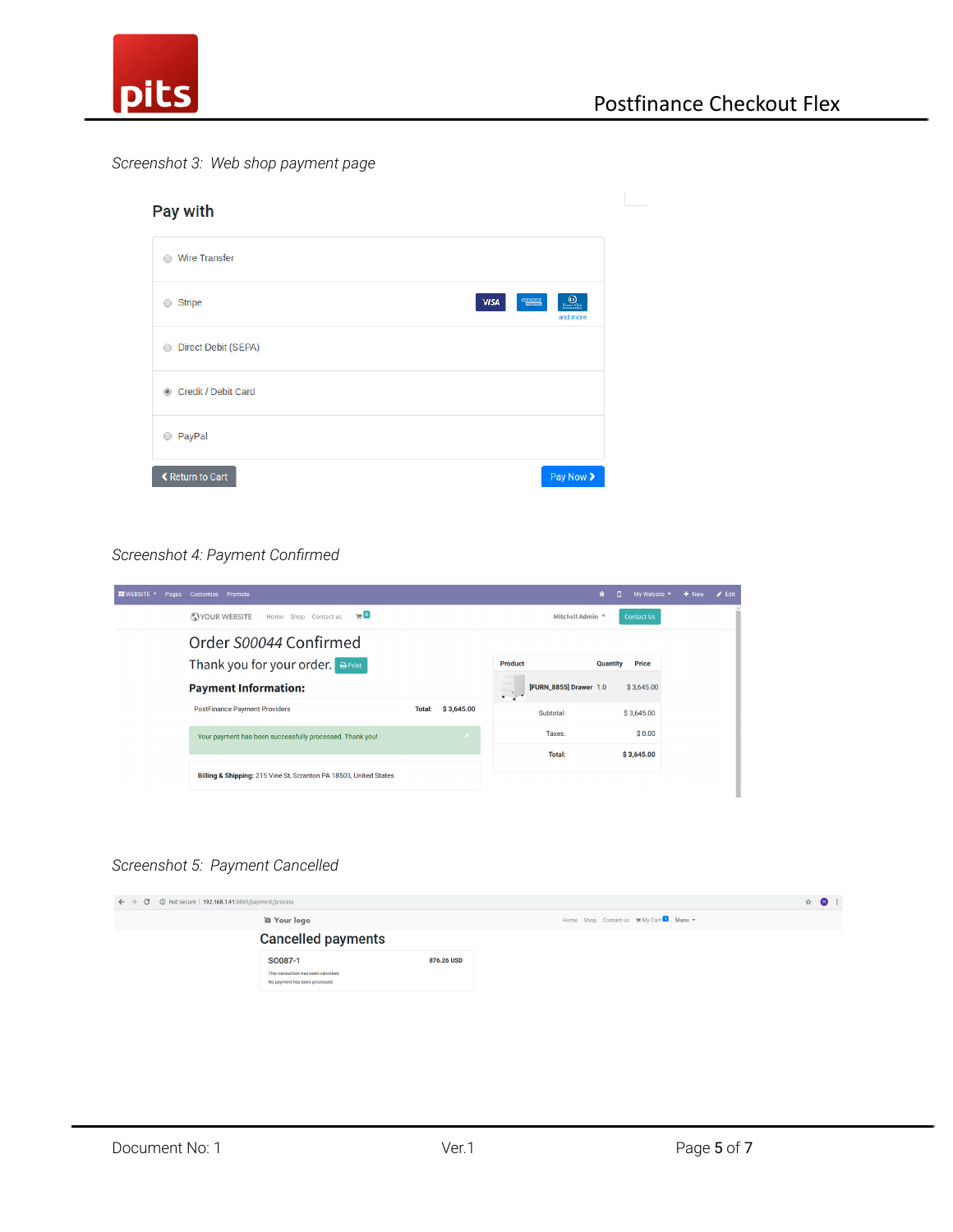

#### *Screenshot 6: Postfinance Log History*

| Invoicing<br>H<br>Reporting<br>Configuration<br><b>Customers</b><br><b>Vendors</b> | $C^{17}$<br>$\mathbf{Q}^T$                               | My Company (San Francisco) |
|------------------------------------------------------------------------------------|----------------------------------------------------------|----------------------------|
| Payment Acquirers / PostFinance Payment Providers                                  | Search                                                   |                            |
| / Payment Acquirer Logging                                                         |                                                          |                            |
| 斐                                                                                  | $T$ Filters<br>$\equiv$ Group By<br>$\bigstar$ Favorites |                            |
| <b>Created on</b>                                                                  | <b>Description</b>                                       | <b>Origin</b>              |
| 02/24/2022 14:37:19                                                                | 200                                                      | postfinance                |
| 02/24/2022 14:37:18                                                                | 200                                                      | postfinance                |
| 02/24/2022 14:37:17                                                                | 200                                                      | postfinance                |
| 02/24/2022 14:37:00                                                                | 200                                                      | postfinance                |
| 02/24/2022 14:36:59                                                                | 200                                                      | postfinance                |
| 02/24/2022 14:36:58                                                                | 200                                                      | postfinance                |
| 02/24/2022 14:36:38                                                                | 200                                                      | postfinance                |
| 02/24/2022 14:36:37                                                                | 200                                                      | postfinance                |
| 02/24/2022 14:36:36                                                                | 200                                                      | postfinance                |
| 02/24/2022 14:36:16                                                                | 200                                                      | postfinance                |
| 02/24/2022 14:36:15                                                                | 200                                                      | postfinance                |
| 02/24/2022 14:36:14                                                                | 200                                                      | postfinance                |
| 02/24/2022 14:36:08                                                                | 200                                                      | postfinance                |
| 02/24/2022 14:36:07                                                                | 200                                                      | postfinance                |
| 02/24/2022 14:36:06                                                                | 200                                                      | postfinance                |

### 1.3 Brief description

For smooth working of this plugin there are few configurations which are to be done in the backend. Setting up postfinance acquirer configuration is the initial step where the User Id, space Id and Application key of your postfinance flex account must be provided. Once the configuration is set there are. Activate and continue shopping. The postfinance flex payment methods will be listed in the shop payment page. Choose the postfinance payment acquirer and pay from the payment method page or the payment popup window and get back to the odoo webshop.

#### 1.3.1 Initial step-by-step description

Prerequisites: Before integrating the Datatrans payment acquirer plugin make sure that you have an datatrans web administration tool - The interface with which you can Easily verify and process transactions. Merchant Id and Sign are the details we need from the webadmin tool for odoo backend configuration.

- 1. Step 1 Postfinance account and Payment Acquirer configuration
- 2. Step 2 Activate/Publish/Enable Postfinance Flex Payment Acquirer
- 3. Step 3 Go to Ecommerce website -> Add products to cart -> Proceed to checkout
- 4. Step 4 Choose postfinance flex payment method and Pay now
- 5. Step 5 Complete the transaction by filling out necessary details in the Payment page/popup.
- 6. Step 6 Order is placed on successful payment transaction